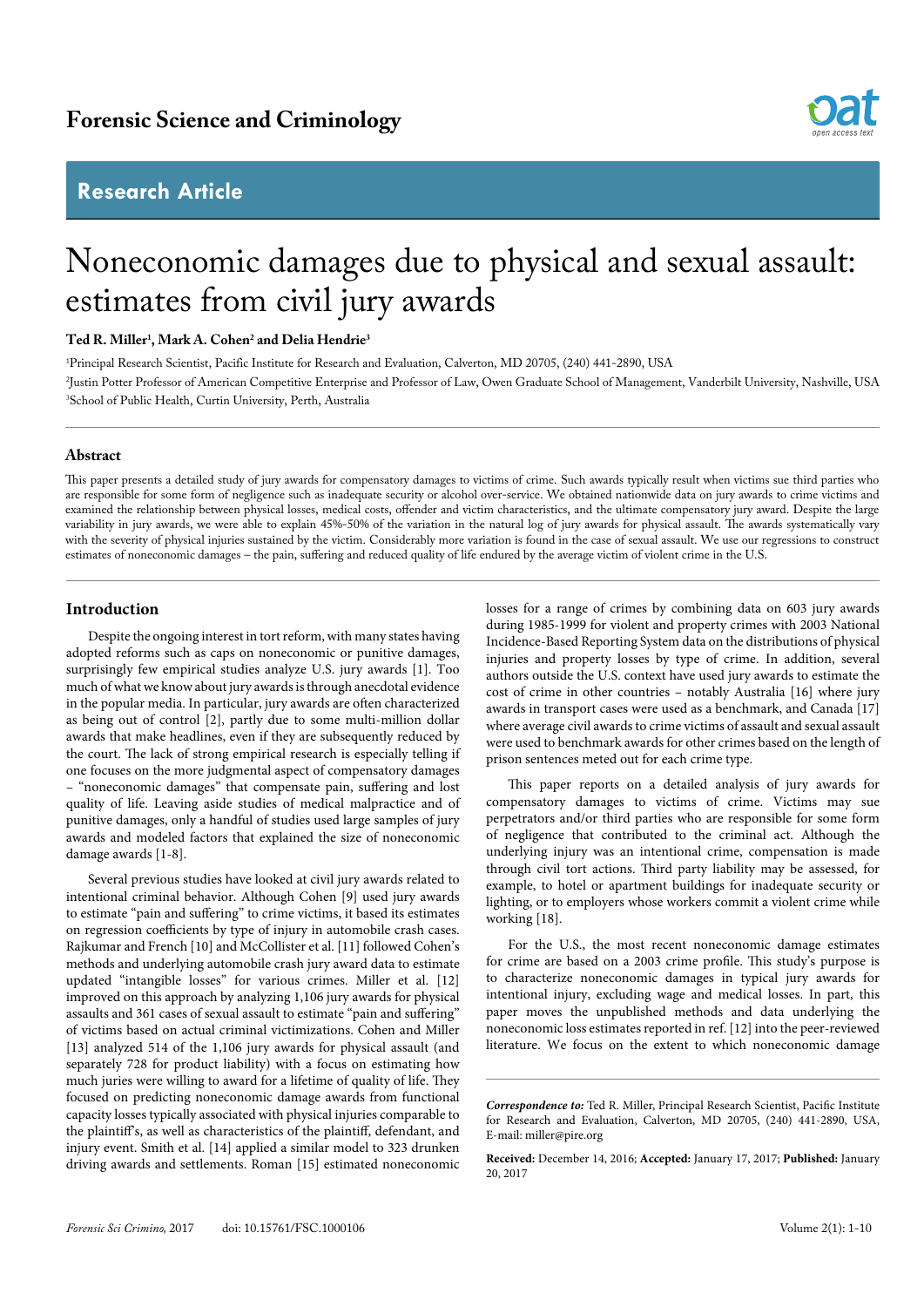awards can be predicted by past and future wage and medical losses and other characteristics of the victim and offender. We then combine these data with current national incidence data to construct estimates of the pain, suffering and reduced quality of life endured by the average victim of violent crime in the U.S.

# **Methods**

#### **Jury verdict data for intentional injuries**

The primary source of data used in this study was Jury Verdict Research (JVR), now owned by Thomson Reuters. JVR attempts to obtain all awards - whether small or large. They relied on a variety of sources including attorneys who subscribe to their services, plus court officers and students who routinely provide information to the firm. Their data base contains hundreds of thousands of jury awards and settlements from around the country.

We purchased and manually coded a data set from one paragraph summaries of 1,467 jury awards and settlements between 1980-1991 involving physical or sexual assault (excluding cases of wrongful death). We classified about 75% (1,106) of the cases as physical assaults, and the remaining 361 cases as sexual assault. We coded data about the plaintiff, defendant, event, and injuries, as well as past medical expenses, past wage losses, and noneconomic damages. We converted all dollar amounts to 1990 dollars, using a medical price adjuster for medical expenses and a wage adjuster for all other losses. After we developed an equation for predicting noneconomic damages, following [12,19,20], we applied it to the 2010-2015 national profile of crime victimizations, then used a wage adjuster to restate the damages in 2015 dollars.

About 72% of the JVR cases contained information on the state and/or county in which the trial was held. These JVR cases represented 313 different counties - only about 10% of the counties in the U.S. However, FBI Uniform Crime Report data show these 313 counties accounted for 71.4% of the reported violent crime in the U.S.

Inspecting the coded data revealed the jury awards were not normally distributed, with mean awards of 3-10 times median awards. The data included a few very large awards and many smaller ones. A normal probability plot confirmed the non-normality of both total awards and compensatory awards. A lognormal distribution fit the data quite well, although a few outliers still existed after this transformation. Our analyses, therefore, used log-linear regression.

### **Representativeness of JVR data**

JVR data are reported voluntarily, which limits the range of their application and raises concerns about their representativeness. They largely exclude verdicts for the defense and settlements, which means they cannot be used to look at settlement rates or tort liability disposition patterns. Because reporting became more complete and more representative over time, they also cannot be used to examine trends in jury awards. Although JVR data are often used by trial lawyers and insurance adjusters to estimate the "value" of particular cases, they are suspected of capturing large awards more frequently than small awards. For these reasons, some analysts of tort liability issues are dismissive of JVR analyses [21-23].

JVR data, however, are appropriate for our purposes. There is no reason to think that the relationship between past losses and noneconomic losses in JVR data would be atypical or that it would differ from the relationship in settlements. Notably, Vidmar [3] concludes JVR data are appropriate for analyzing the relationship between injury severity and jury award. Where JVR data are questionable is in the severity distribution of the assaults they capture. We dealt with that problem by substituting average medical and work loss data from a national study of crime incidence and costs [12] into the regression equation predicting noneconomic damages.

Several studies have examined if JVR data are biased empirically by comparing JVR summary data to sources that are 100% inclusive for a selected jurisdiction. A good deal of the criticism in that regard may not apply to the time period covered by most of our data [22,23]. For example, in a widely cited criticism of the JVR data, Localio [23] reported that JVR's mean malpractice award of \$962,258 in 1982 was considerably higher than the \$257,222 mean award reported by other sources in California. In response, JVR data changed considerably starting in the mid-1980s, reflecting a concerted attempt to be comprehensive. By 1991, the company collected approximately 18,000 jury verdicts annually from around the country, on the order of half of all tort liability verdicts. Tabarrok and Helland [24] reported on several statistical tests that they felt justified using JVR data as nationally representative. Similarly, Bovbjerg, Sloan and Blumstein's [25] comparison of JVR data to all personal injury jury awards in Florida and Kansas City from 1973-1987 indicated JVR cases were typical. The median award of \$82,000 and mean award of \$490,000 (in 1987 dollars) in the comprehensive data were similar to the JVR median of \$75,000 and mean of \$514,339 in 1989. A related study [26] calculated the mean award in 1985 for medical malpractice cases was \$1.5 million (in 1990 dollars) compared to JVR's \$1.43 million. Kritzer [21], however, found that the JVR mean tort award in 2001 probably far exceeded the allverdict mean.

# **Regression analysis of jury awards**

One problem with the JVR dataset is that past and future losses are only sporadically reported. Among the 1106 assault cases we analyzed, past and future medical and wage losses were reported in 60% (n=670) of the cases. Many cases do report zero medical and/or wage losses, so failure to report does not necessarily mean zero loss. Indeed, many cases without reported monetary losses involved serious injuries. In order to maintain the richness of the full dataset (which includes many different types of injuries), we estimated past and future losses for the 40% with missing data. To do this, we estimated a regression equation where the sum of past and future monetary loss was the dependent variable, and the independent variables were primarily the types of injuries. We included settlements in this part of the analysis. By multiplying each coefficient by its corresponding case-specific value, we estimated the "predicted" past and future losses for jury verdicts where this information was missing.

In the enhanced data, we hypothesized that jury awards for pain and suffering would be positively related to medical and wage losses. In addition, other factors are likely to influence the ultimate jury award. One possibility is that juries will take into account who is paying - the "deep pocket" effect. They may also be more sympathetic to victims who did not know their attackers, and less sympathetic to those who somehow precipitated the assault. We used multiple lognormal regression to control for some of these factors and to determine the relationship between medical and wage losses and pain and suffering.

#### **Incorporating representative crime data**

Even if JVR's crime data were representative of the cases brought to trial, there is no reason to believe they are representative of criminal victimizations in general. First, few victimizations lend themselves to civil suits. The ability to sue for damages depends on whether a liable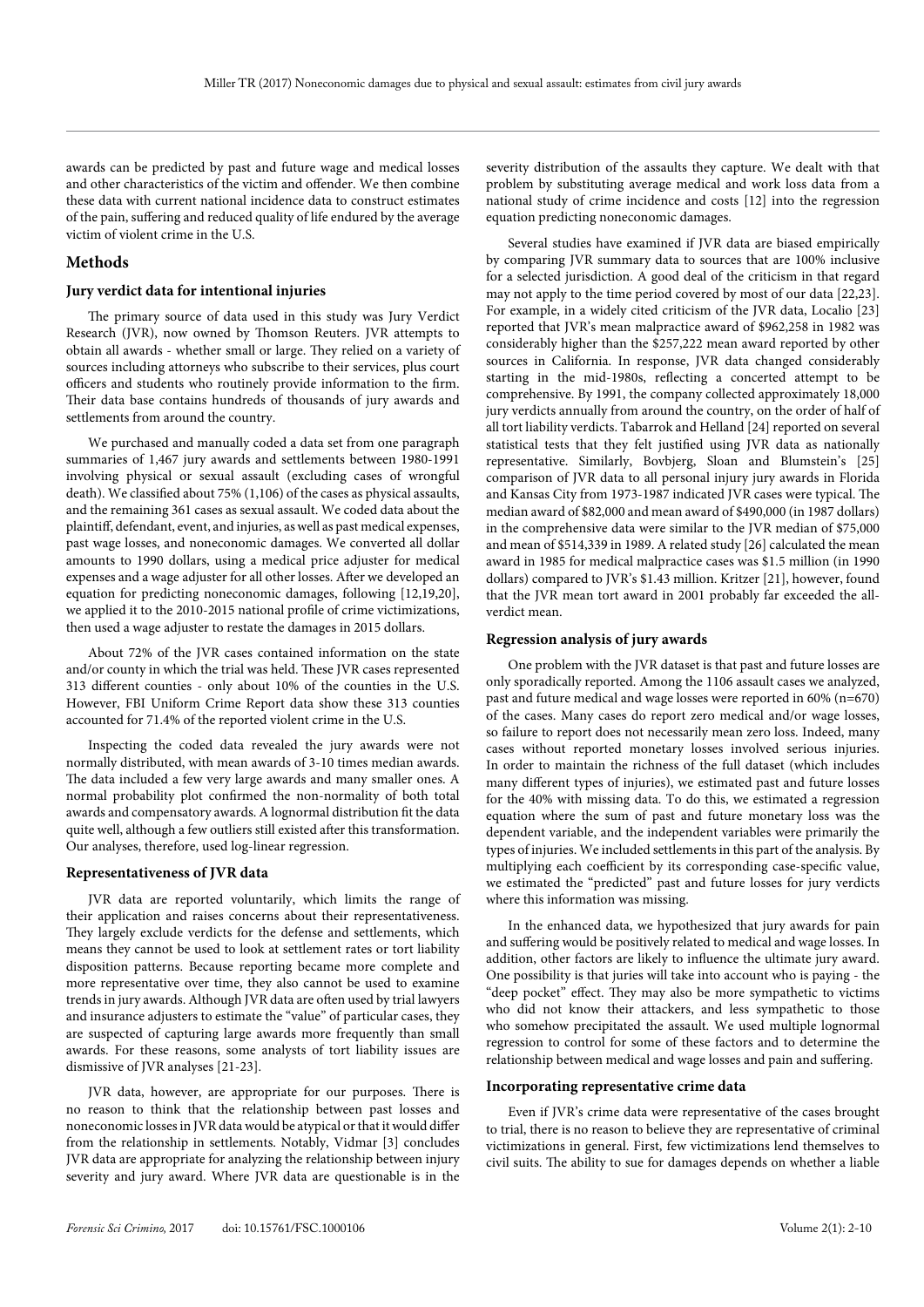party has adequate assets to warrant suit. This may vary by state, as legal precedents concerning the liability of third parties may vary considerably [18,27]. Differences in legal definitions of compensable damages and tort reform efforts that limit damages also cause jury awards to vary by state [28-32].

We therefore estimated average non-economic losses for physical and sexual assaults by entering national average demographics and estimates of medical costs and wage losses resulting from victimization [12] into the regression equations. We made these estimates by diagnosis group and place of treatment as reported in the NCVS and whether the victimization represented intimate partner violence (IPV). The 10 diagnosis groups used in these calculations were gunshot wound, broken bones plus internal injury, internal injury without broken bones, broken bones without internal injury, knife wound, knocked unconscious, bruises and cuts only, rape only, other specified injury, and not specified. The four places of treatment used were hospital overnight, other medical provider, home, and no medical care received. The medical costs by category in these computations came from causecoded discharge censuses pooled across multiple jurisdictions.

Since the typical crime victim is not the same as the typical crime victim who goes to court to recover damages, these calculations used the demographics for the average crime victim rather than the average from the jury award data. We made separate estimates for subcategories of assault including assault without physical injury and robbery. As appropriate, we varied the losses with victim demographics. For example, by setting the "age 12 and under" variable and the "perpetrator a relative" variables equal to one and variables for other ages and relationships to 0 and using wage losses specific to someone under age 12, we estimated non-economic loss for maltreatment of children under age 12. Similarly, we examined awards for gunshot victims by setting the gunshot variable equal to 1.

Roman [15] incorrectly reports some aspects of these computations. Notably he did not recognize that the distribution of injuries by nature and place of treatment and associated costs which are entered into the regression equation vary by age group, sex, whether the event was intimate partner violence, and for sexual assault versus robbery versus other assault. Each violent crime estimate in Table 1 requires applying the regression equation to 40 different nature-place combinations, then

**Table 1.** Estimated non-economic damages and victim demographics by criminal victimization category (in 2015 dollars).

| Victimization                                                     | Non-Economic<br><b>Damages</b> | Female | Age<br>$0 - 11$ | Age<br>$12 - 17$ | Age<br>$18 - 64$ | Age<br><b>65 &amp; Over</b> |
|-------------------------------------------------------------------|--------------------------------|--------|-----------------|------------------|------------------|-----------------------------|
| Homicide [Cohen & Miller, 13]*                                    | \$5,021,909                    | 21.0%  | 4.9%            | 4.2%             |                  | 90.9%                       |
| Rape                                                              | \$204,576                      | 82.6%  | 27.6%           | 18.9%            |                  | 53.5%                       |
| Ages $0-11$                                                       | \$266,098                      | 75.4%  | 100%            |                  |                  |                             |
| Ages 12-17                                                        | \$169,047                      | 85.4%  |                 | 100%             |                  |                             |
| Ages 18 & Over                                                    | \$185,423                      | 85.4%  |                 |                  |                  | 100%                        |
| Domestic                                                          | \$170,658                      | 86.6%  | $0.0\%$         | 6.5%             | 93.5%            | 0.0%                        |
| Robbery                                                           | \$10,628                       | 54,2%  | 3.9%            | 10.8%            | 81.9%            | 3.4%                        |
| No Injury                                                         | \$2,560                        | 51.2%  | 3.9%            | 10.8%            | 81.9%            | 3.4%                        |
| With Injury                                                       | \$25,286                       | 58.0%  | 3.9%            | 10.8%            | 81.9%            | 3.4%                        |
| Domestic                                                          | \$25,480                       | 58.0%  | 0.6%            | 27.0%            | 72.4%            | 0.0%                        |
| Assault                                                           | \$19,627                       |        | 3.9%            | 13.8%            | 77.0%            | 5.3%                        |
| No Injury                                                         | \$3,478                        | 56.0%  | 3.9%            | 13.8%            | 77.0%            | 5.3%                        |
| With Injury                                                       | \$35,349                       | 57.6%  | 3.9%            | 13.8%            | 77.0%            | 5.3%                        |
| Ages $0-11$                                                       | \$25,502                       | 34.6%  | 100%            |                  |                  |                             |
| Ages 12-17                                                        | \$21,253                       | 57.6%  |                 | 100%             |                  |                             |
| Ages 18 & Over                                                    | \$39,074                       | 57.6%  |                 |                  | 93.6%            | 6.4%                        |
| Non-Domestic                                                      | \$41,453                       | 57.6%  | 3.9%            | 13.8%            | 77.0%            | 5.3%                        |
| Domestic, Ages 18 & Over                                          | \$34,382                       | 57.6%  | $0.0\%$         | 17.3%            | 82.5%            | 0.2%                        |
| Non-NCVS Domestic                                                 | \$24,261                       | N/A    | N/A             | N/A              | N/A              | N/A                         |
| Medically Treated Non-serial**                                    | \$66,626                       | 58.0%  | 3.9%            | 10.8%            | 81.9%            | 3.4%                        |
| Medically Treated**, from Miller et al. 's [34] Impairment Scores | \$66,282                       |        |                 |                  |                  |                             |
| Gunshot, Medically Treated*                                       | \$334,449                      | 51.7%  | 3.9%            | 13.8%            | 77.0%            | 5.3%                        |
| Stabbing, Medically Treated*                                      | \$150,060                      | 51.9%  | 3.9%            | 13.8%            | 77.0%            | 5.3%                        |
| Child Maltreatment                                                | \$38,846                       | 50.9%  | 69.1%           | 30.9%            |                  |                             |
| <b>Sexual Abuse</b>                                               | \$229,722                      | 78.6%  | 62.5%           | 37.5%            |                  |                             |
| Physical Abuse                                                    | \$93,888                       | 47.1%  | 64.1%           | 35.2%            |                  |                             |
| <b>Emotional Abuse</b>                                            | \$15,334                       | 50.8%  | 61.9%           | 38.1%            |                  |                             |
| <b>Educational Neglect</b>                                        | \$788                          | 48.4%  | 51.8%           | 48.2%            |                  |                             |
| Other Neglect                                                     | \$15,971                       | 49.8%  | 72.3%           | 27.7%            |                  |                             |
| Larceny                                                           | \$550                          | 53.0%  | 1.8%            | 12.8%            | 79.8%            | 5.6%                        |
| Burglary                                                          | \$543                          | 55.4%  | 0.2%            | 4.8%             | 76.6%            | 18.4%                       |
| Motor Vehicle Theft                                               | \$494                          | 52.1%  | $0.0\%$         | 4.2%             | 90.6%            | 5.2%                        |
| Arson, No Injury                                                  | \$1,078                        | 50.0%  | 1.9%            | 5.3%             | 90.5%            | 2.3%                        |
| Impaired Driving, No Injury                                       | \$2,833                        | 50.0%  | 7.0%            | 14.3%            | 72.7%            | 6.0%                        |

\* This estimate is the implied value of life that juries used in valuing nonfatal assaults calculated using the regression equation in [13], net of lifetime work loss and the average medical cost per homicide.

\*\* Live discharge from hospital emergency or inpatient department.

 $N/A$  = not available.

Demographics from 2015 National Crime Victimization Survey (NCVS), 2010-2014 CDC WISQARS online query system (for medically treated assault counts), and Sedlak [50], with some detailed breakdowns proportioned from recent totals using 1987-1990 NCVS data [12].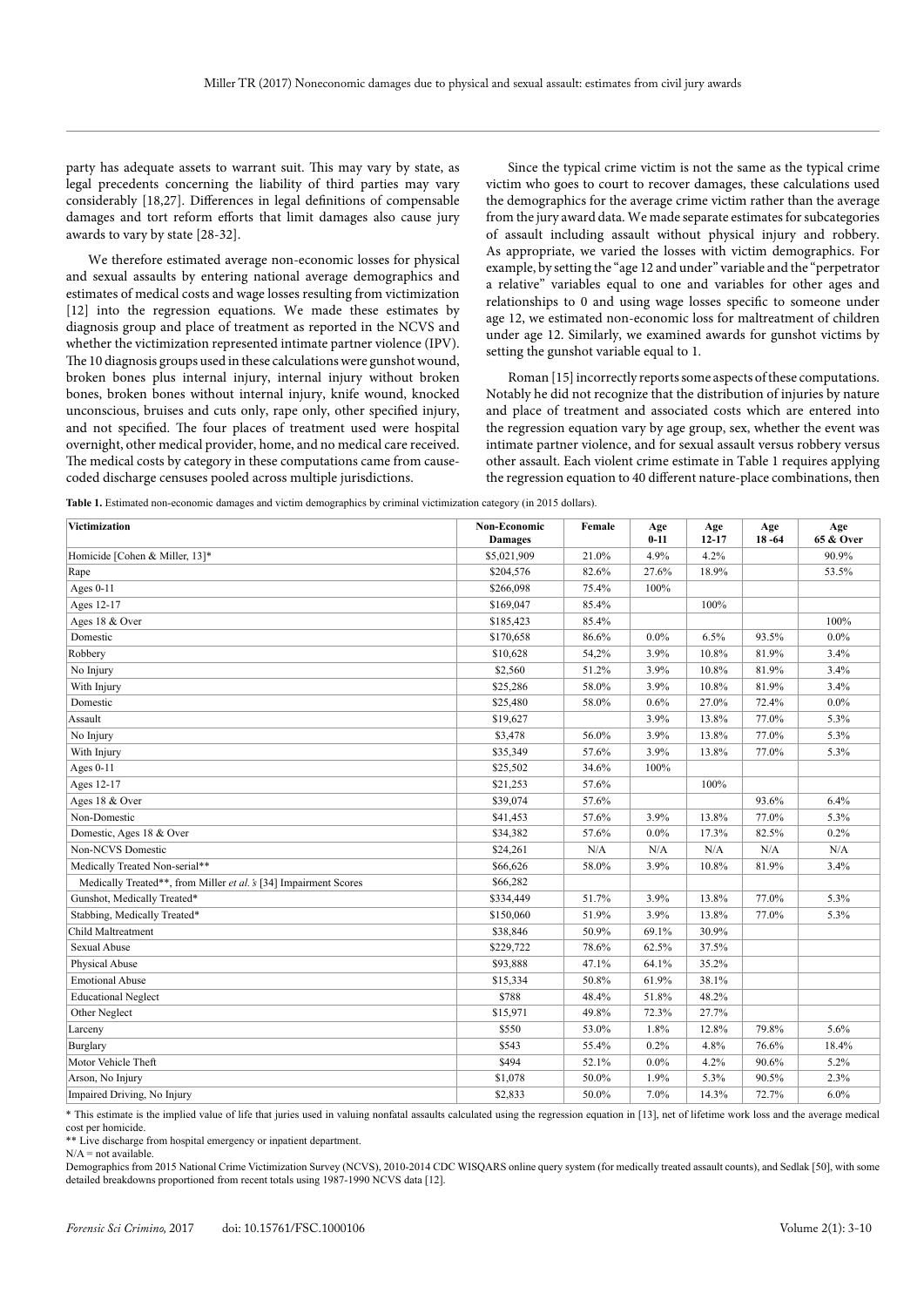weighting those combinations together based on the incidence profile for the crime type and age group.

This calculation process generated a series of award estimates corresponding to NCVS injury categories. We subtracted the medical and wage losses from those estimates to arrive at the non-economic loss by injury type. For example, the estimated non-economic loss for a rape victim over age 12 with broken bones or internal injuries is \$154,202. A similar rape victim who requires no medical care and whose only injury is the rape itself, has an estimated non-economic loss of \$75,330. We combined these individual estimates with NCVS population proportions (e.g., the percentage of IPV rape victims who require medical care for broken bones or internal injuries) to arrive at an average non-economic loss estimate over all victims. We drew the necessary data on frequency of injury, age of victim, etc., from the 2015 NCVS plus older NCVS data [12] for some detailed breakdowns by injury type, We used the WISQARS online data analysis tool provided by CDC (https://www.cdc.gov/injury/wisqars/) to get 2011-2014 data by age group on medically treated physical assault and on gunshot and knife wounds; the 2010 National Incidence Survey on Child Abuse and Neglect (the most recent available) for data on child maltreatment; and an injury distribution drawn from medical discharge data [12] for the children under 12 not covered by NCVS. We averaged four years of WISQARS data because the sample is thin.

#### **Results**

Table 2 contains summary statistics on the jury verdict cases. While about 10% of the assault cases were against minors, 35% of sexual assault victims were minors. Most of the physical assault victims were male (76%), while most sexual assault victims were female (83%). Nearly all offenders (95-99%) were male. In most instances, we were able to identify the relationship between the offender and victim. The largest percentage were either complete strangers (72% for physical and 59% for sexual assaults) or non-strangers who were not related in any way to the victim (23-33%). Few cases involved a spouse, parent or other relative.

Weapons were used in about 39% of assault cases, with 23% being gunshots, 8% knives, and 8% hit by other objects. In contrast, only 5 cases (less than 1%) of sexual assault involved any form of weapons. Multiple offenders were involved in about 11% of the physical assault cases and 7% of sexual assaults. The plaintiff had some form of involvement in 42% of physical assault cases - ranging from allegations by the defendant that the plaintiff was somehow involved to plaintiff precipitation, compared to about 10% for sexual assaults. About half the sexual assault cases (54%) involved completed rape, with the remaining 46% being attempted rape or other forms of sexual assault.

Table 3 presents summary statistics for past and future dollar losses alleged by the plaintiff, as well as the respective jury awards for physical assaults. Detailed information on the size of compensatory damage awards (as distinct from punitive damage or loss of consortium awards) was available in 956 of 976 cases. The mean jury award (in 1990 dollars) was \$682,629, while the median award was \$59,276. The largest component of the mean and median award was for compensatory damages. In theory, compensatory damages are designed to compensate the victim for out-of-pocket losses plus non-economic losses. They are not designed to punish the offender or compensate third parties. The mean compensatory jury award was \$545,683, while the median compensatory award was \$49,449.

Although more than 97% of tort lawsuits in the U.S. that are not

|                                                  | Physical Assault<br>$(n=1106)$ |                | Sexual Assault (n=301) |                |  |
|--------------------------------------------------|--------------------------------|----------------|------------------------|----------------|--|
|                                                  | Number                         | Fraction of    | Number                 | Fraction of    |  |
| Category: Item                                   |                                | Category       |                        | Category       |  |
| Verdict Type: Trial                              | 976                            | 0.882          | 277                    | 0.767          |  |
| Settlement                                       | 130                            | 0.118          | 84                     | 0.233          |  |
| Age of Victim: Under 13                          | 27                             | 0.033          | 64                     | 0.211          |  |
| Age 13-18                                        | 54                             | 0.065          | 44                     | 0.145          |  |
|                                                  |                                |                |                        |                |  |
| Age 19-35                                        | 450                            | 0.543          | 139                    | 0.457          |  |
| Age 36-55                                        | 221                            | 0.267          | 49                     | 0.161          |  |
| Age 56-65                                        | 45                             | 0.054          | 3                      | 0.01           |  |
| Over Age 65                                      | 25                             | 0.03           | 5                      | 0.016          |  |
| Sex of Victim: Male                              | 831                            | 0.763          | 61                     | 0.172          |  |
| Female                                           | 258                            | 0.237          | 293                    | 0.828          |  |
| <b>Employment Status of Victim:</b>              |                                |                |                        |                |  |
| Unemployed                                       | 33                             | 0.051          | 25                     | 0.129          |  |
| Student                                          | 93                             | 0.143          | 84                     | 0.433          |  |
| Homemaker                                        | 12                             | 0.018          | 5                      | 0.026          |  |
| Retired                                          | 25                             | 0.038          | $\overline{4}$         | 0.021          |  |
| Employed                                         | 487                            | 0.749          | 76                     | 0.392          |  |
| Relationship of Offender/Victim:                 |                                |                |                        |                |  |
| Complete Stranger                                | 770                            | 0.716          | 211                    | 0.591          |  |
| Spouse/Ex-Spouse                                 | 27                             | 0.025          | 3                      | 0.008          |  |
| Parent/Step-Parent                               | 8                              | 0.007          | 19                     | 0.053          |  |
| Other Relative                                   | 6                              | 0.006          | $\overline{c}$         | 0.006          |  |
| Boy/Girlfriend                                   | 18                             | 0.017          | 3                      | 0.08           |  |
| Other Known Nonrelative                          | 248                            | 0.231          | 119                    | 0.333          |  |
| Type of Attack: No Physical Contact              | 36                             | 0.033          | 6                      | 0.017          |  |
| <b>Body Contact Only</b>                         | 625                            | 0.566          | 350                    | 0.97           |  |
| Shot at w/Gun                                    | 255                            | 0.231          | 3                      | 0.008          |  |
| Stabbed/Cut with Knife                           | 89                             | 0.081          | $\mathbf{0}$           | $\overline{0}$ |  |
| Hit by Other Object                              | 88                             | 0.08           | $\overline{c}$         | 0.006          |  |
| Other                                            | 11                             | $0.01\,$       | $\mathbf{0}$           | $\mathbf{0}$   |  |
| Completed Rape                                   | ÷                              | $\overline{a}$ | 195                    | 0.54           |  |
| Other Sexual Assault                             | $\ddot{\phantom{a}}$           | --             | 166                    | 0.46           |  |
| Number of Offenders: One                         | 865                            | 0.89           | 303                    | 0.927          |  |
| Two                                              | 72                             | 0.074          | 13                     | 0.04           |  |
| Three or More                                    | 35                             | 0.036          | 11                     | 0.033          |  |
| Sex of Offender: Male                            | 856                            | 0.951          | 340                    | 0.991          |  |
| Female                                           | 44                             | 0.049          | 3                      | 0.009          |  |
| Plaintiff/Offender Involvement                   |                                |                |                        |                |  |
| Passive/No Involvement                           | 664                            | 0.582          | 325                    | 0.9            |  |
| <b>Alleged Plaintiff Involvement</b>             | 266                            | 0.241          | 34                     | 0.094          |  |
|                                                  | 134                            | 0.121          | $\mathbf{0}$           | $\mathbf{0}$   |  |
| Parties Arguing<br><b>Plaintiff Precipitated</b> | 12                             | 0.011          | $\mathbf{0}$           | $\mathbf{0}$   |  |
| Other                                            | 50                             | 0.045          | $\overline{c}$         | 0.006          |  |
|                                                  |                                |                |                        |                |  |
| Type of Defendant:<br>Individual Offender Only   | 462                            | 0.418          | 100                    | 0.279          |  |
| Individual Third Party Only                      | 23                             | 0.021          | 15                     | 0.042          |  |
| <b>Business Only</b>                             | 275                            | 0.249          | 139                    | 0.387          |  |
| Government Only                                  | 61                             | 0.055          | 28                     | 0.078          |  |
|                                                  | 284                            |                | 77                     |                |  |
| Other/Combination of Above                       |                                | 0.257          |                        | 0.214          |  |

dropped are settled out-of-court [28,29], only 11.8% of JVR cases involve settlements. Unlike jury awards, JVR does not attempt to systematically collect out-of-court settlements. Indeed, settlement data are not included in their published handbooks. Thus, they are much less likely to be representative, and more likely to be biased in favor of more significant or interesting cases. Settlements for the 130 assault cases were actually smaller than jury awards, with the average settlement being \$184,061, while the median was \$30,000 (in 1990 dollars).

Table 4 contains similar information for rape and sexual assault cases. Both the mean and median jury award for rape and sexual assault were considerably higher than for physical assault. The mean

**Sexual Assault (n=361) Table 2.** Descriptive statistics: physical and sexual assault cases.

**Physical Assault**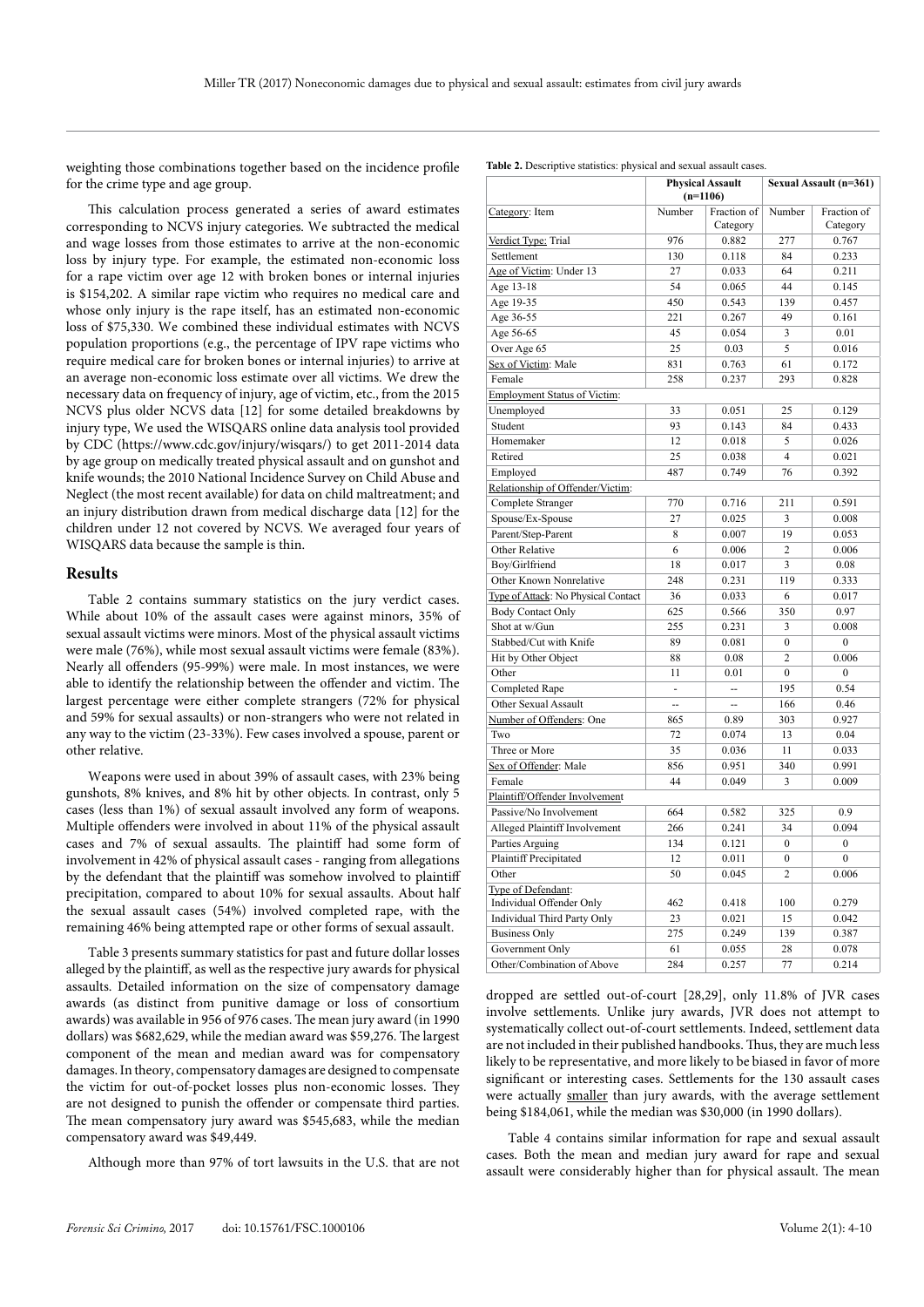|                                                          | # Cases        | Mean*     | Median*  | <b>Maximum</b> |
|----------------------------------------------------------|----------------|-----------|----------|----------------|
| <b>JURY AWARDS</b><br>$(N=976)$                          |                |           |          |                |
| <b>Alleged Victim Losses</b>                             |                |           |          |                |
| <b>Total Past Losses</b>                                 | 593            | \$37,029  | \$7,498  | \$2,632,055    |
| - Past medical                                           | 528            | 20,328    | 5,400    | 11,32,803      |
| - Past wages                                             | 271            | 34,423    | 3,432    | 19,24,803      |
| <b>Total Future Losses</b>                               | 82             | 4,29,718  | 98,173   | 56,41,632      |
| - Future medical                                         | 64             | 3,21,450  | 20,016   | 43,45,562      |
| - Future wages                                           | 40             | 3,79,853  | 2,09,967 | 55,79,065      |
| Jury Award to Victim                                     |                |           |          |                |
| <b>Total Award</b>                                       | 976            | 6,82,629  | 59,276   | 9,72,42,537    |
| -Compensatory                                            | 956            | 5,45,683  | 49,449   | 4,74,91,294    |
| -Punitive                                                | 248            | 5,09,096  | 22,564   | 4,97,51,244    |
| -Loss of Consortium                                      | 51             | 1,82,755  | 29,104   | 15,57,549      |
| -Other "specials"                                        | 32             | 1,18,949  | 20,923   | 18,23,318      |
| Reduction in Awards<br>Due to Contributory<br>Negligence | 106            | 1,83,669  | 23,864   | 55,11,706      |
| SETTLEMENTS (N=130)                                      |                |           |          |                |
| <b>Alleged Victim Losses</b>                             |                |           |          |                |
| <b>Total Past Losses</b>                                 | 77             | \$13,740  | \$3,483  | \$353,043      |
| - Past medical                                           | 67             | 13,432    | 3,336    | 3,53,043       |
| - Past wages                                             | 32             | 3,115     | 1,249    | 22,316         |
| <b>Total Future Losses</b>                               | 10             | 3,97,047  | 30,985   | 21,70,000      |
| - Future medical                                         | 9              | 4,39,256  | 35,391   | 21,70,000      |
| - Future wages                                           | $\overline{c}$ | 8,585     | 85857    | 17,170         |
| <b>Settlement Amount</b>                                 |                |           |          |                |
| <b>Total Settlement</b>                                  | 130            | \$184,061 | \$30,000 | \$3,000,000    |

**Table 3.** Victim losses, jury awards and settlements: physical assaults, in 1990 dollars.

\*Mean and Median figures are based on the sample of cases shown in that row. For example, the median punitive damage award was \$22,564 for the 248 cases in which punitive damages were awarded out of 976 total awards. Thus, the median punitive damage award over all eases was zero.

|                                                                 | # Cases | Mean*     | Median* | <b>Maximum</b> |
|-----------------------------------------------------------------|---------|-----------|---------|----------------|
| <b>Alleged Victim Losses</b>                                    |         |           |         |                |
| <b>Total Past Losses</b>                                        | 107     | \$59,392  | \$7,138 | \$1,407,640    |
| - Past medical                                                  | 87      | 24,885    | 5,286   | 283,201        |
| - Past wages                                                    | 28      | 126,310   | 18,025  | 1,124,439      |
| <b>Total Future Losses</b>                                      | 35      | 200,715   | 50,000  | 1,405,244      |
| - Future medical                                                | 30      | 96,598    | 40,286  | 814,560        |
| - Future wages                                                  | 14      | 294,793   | 235,724 | 1,080,756      |
| Jury Award to Victim                                            |         |           |         |                |
| <b>Total Award</b>                                              | 276     | 1,525,626 | 430,285 | 47,468,354     |
| -Compensatory                                                   | 267     | 1,040,623 | 373,134 | 23,734,177     |
| -Punitive                                                       | 80      | 1,644,973 | 170,700 | 23,734,177     |
| -Loss of Consortium                                             | 26      | 305,783   | 96,947  | 2,167,414      |
| -Other "specials"                                               | 9       | 541,533   | 35,000  | 1,478,463      |
| <b>Reduction in Awards</b><br>Due to Contributory<br>Negligence | 21      | 336,475   | 161,464 | 2,206,636      |

**Table 4.** Victim losses and jury awards: rape and sexual assault, in 1990 dollars.

\*Mean and Median figures are based on the sample of cases shown in that row. For example, the median punitive damage award was \$170,700 for the 80 cases in which punitive damages were awarded out of 276 total awards. Thus, the median punitive damage award over all eases was zero.

compensatory award for rape and sexual assault cases was \$1,040,623, with the median being \$373,124 (in 1990 dollars).

Another way to examine the representativeness of the JVR data is to compare the characteristics of the typical plaintiff in JVR to the typical crime victim in the U.S. We compared JVR data with contemporaneous National Crime Victimization Survey (NCVS) data (http://www. bjs.gov/index.cfm?ty=nvat). NCVS is the government's nationally representative household survey designed to estimate the extent and nature of criminal victimization. Although the NCVS and JVR data had many similarities, JVR cases generally involved more serious injuries. For example, JVR victims of physical (nonsexual) assault were more likely than NCVS victims to have been shot (23% versus 0.2%), more likely to have broken bones (27% versus 2%), and less likely to have experienced only minor cuts or bruises or no physical injury at all (15% versus 55%). Similarly, JVR victims had higher medical costs than Miller et al.'s estimated NCVS victims [13].

# **Estimation of past and future losses**

Table 5 reports the regression results for past and future losses; the dependent variable is the natural log of past and future medical and wage losses (in constant 1990 dollars). In the case of physical assaults, the results were quite encouraging, as the independent variables were able to explain 45%-50% of the variance in the natural log of past and future losses.

In the case of sexual assaults, the regression equations were only able to explain 15% of the variance in the natural log of past and future losses. One reason may be lack of complete reporting. Unlike physical assaults in which about 60% of the cases reported monetary losses, only about 35% of sexual assault cases reported monetary losses. Another

Table 5. Estimation of past and future wage and medical losses dependent variable = Ln (in 1990 Dollars).

| <b>Independent Variables</b>      | Physical<br><b>Assault</b> | t-statistic | <b>Sexual</b><br>Assault/<br>Rape | t-statistic |
|-----------------------------------|----------------------------|-------------|-----------------------------------|-------------|
| Constant                          | 7.493                      | 38.1**      | 6.89                              | $11.08**$   |
| Plaintiff Employed                | 0.111                      | 0.66        | 0.92                              | $2.65**$    |
| Aggravation of Existing Condition | 0.473                      | 1.17        | $-1.81$                           | $-1.74$     |
| Serious Multiple Injuries         | 1.726                      | 1.19        | 5.56                              | $2.50*$     |
| Loss of Finger(s) or $Toe(s)$     | 2.515                      | 1.74        | -−                                | --          |
| Amputation of Limb(s)             | 3.268                      | $2.26*$     | --                                | --          |
| <b>Burn</b>                       | 0.273                      | 0.32        | --                                |             |
| Paralyzed                         | 4.199                      | $10.86**$   | --                                | --          |
| Leg or Foot Fracture              | 1.716                      | $6.02**$    | --                                |             |
| Arm or Hand Fracture              | 0.788                      | 1.82        | 0.69                              | 0.41        |
| Slight Injury to Senses           | $-0.667$                   | $-2.04$     | $-0.06$                           | $-0.03$     |
| Moderate to Severe Brain Damage   | 2.948                      | $8.42**$    | $\overline{a}$                    | -−          |
| Back Injury (except fractures)    | 0.908                      | $3.31**$    | --                                |             |
| <b>Facial Scarring</b>            | 0.835                      | $2.10*$     | --                                |             |
| Sexual Impairment                 | 0.446                      | 0.43        | $-1.16$                           | $-0.68$     |
| Loss of Sight or Hearing          | 1.466                      | 5.94**      | $-1.28$                           | $-0.66$     |
| Head, Neck or Jaw Fracture        | 1.405                      | $4.90**$    | 4.69                              | $2.47**$    |
| Nerve Injury                      | 0.963                      | $3.20**$    | 0.27                              | 0.15        |
| Injury to Limbs                   | 0.602                      | $2.24*$     |                                   |             |
| Mental Health Injury/PTSD         | $-0.099$                   | $-0.54$     | 1.41                              | $2.48**$    |
| Fracture Back, Hip, Chest, etc.   | $-0.130$                   | $-0.37$     | --                                | --          |
| Dental Injury                     | $-0.025$                   | $-0.11$     | --                                |             |
| Internal Injury                   | 1.735                      | $7.72**$    | --                                | --          |
| Puncture except Brain/Internal    | 0.754                      | $3.38**$    | --                                |             |
| Minor Injury (abrasion, cut, etc) | $-0.182$                   | $-1.27$     | -0.85                             | $-1.1$      |
| <b>Facial Fracture</b>            | 0.813                      | $4.57**$    | 3.43                              | $3.74**$    |
| <b>Gunshot Wound</b>              | 0.858                      | 4.58**      | 3.47                              | $1.95*$     |
| Minor Brain Injury or Concussion  | 0.534                      | 1.77        |                                   |             |
| Unknown Injury                    | 0.538                      | 1.73        | 1.55                              | 1.37        |
| Adjusted R-squared                |                            | 0.39        |                                   | 0.15        |
| Sample Size                       | 661                        |             | 128                               |             |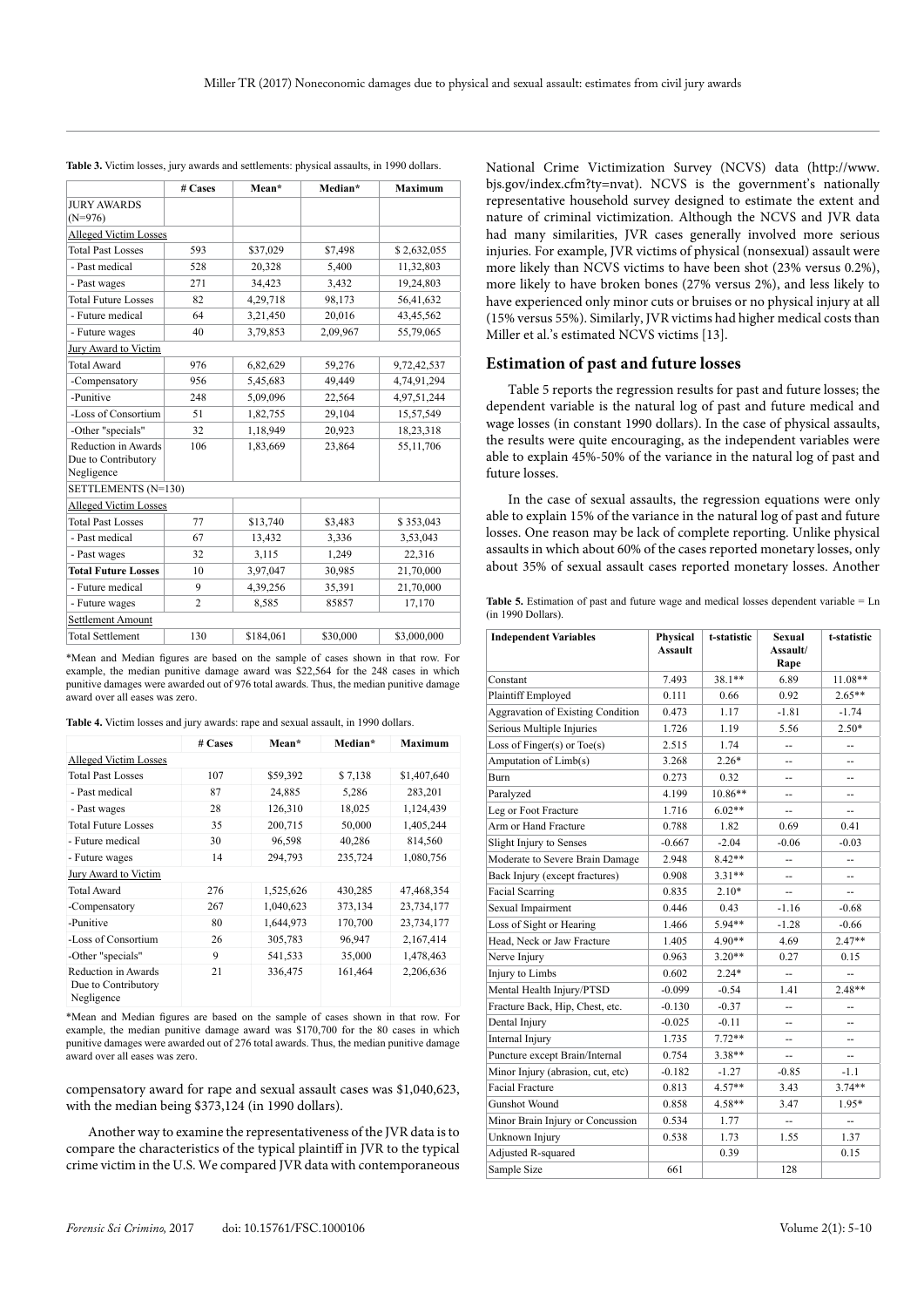possible reason for this modest explanatory power is that sexual assault victimizations are more likely to involve psychological counseling. In the case of long-term psychological counseling, the amount of past losses will crucially depend on the time between the crime and the lawsuit – and future losses are discounted into the future and are more likely to be challenged by defense counsel than past losses that are observable. In fact, in our sample, the length of time between the crime and lawsuit is larger and more variable for sexual assault cases than for physical assault cases. For the 677 assault cases where the year of crime and year of disposition both are available, the mean number of years is 3.30 with standard deviation 2.00. For the 180 sexual assault cases with both years available, the mean was 4.24 and standard deviation 2.76.

#### **Regressions predicting damages**

Table 6 reports on two ordinary least squares regressions estimating compensatory damage awards for physical assault cases as a function of predicted past and future medical and wage losses as well as other variables. Settlement data are not included in Table 6. Both compensatory awards and past and future losses are transformed into natural logs. The first equation in Table 6 is based on the full sample of 976 jury awards, while the second one is based on a restricted sample of 956 cases. That smaller sample was obtained by deleting outliers from the first equation. These outliers were observations where the residuals were more than three standard deviations from the mean.

**Table 6.** Estimation of compensatory awards for physical assaults (in 1990 dollars).

Of the 20 cases eliminated, 17 involved minimum compensation usually \$1 to \$100 - where there was an allegation of some involvement by the plaintiff. Usually, these cases were barroom brawls or other fights involving little criminal intent and a high degree of plaintiff involvement if not precipitation. The remaining three cases were clear outliers on the high end -- awards of several million dollars each.

Most coefficients in the two equations are similar. Noteworthy differences are when the offense occurs following an argument between the two parties, when the victim precipitated the offense, and when the two parties had no actual physical contact (i.e., there is only a threat of or attempt at assault). In both cases, eliminating outliers significantly decreases the magnitude of their respective negative coefficients. This is not surprising, since the "outliers" are likely to be cases in which the jury agreed there was an assault, but refused to award large damages due to the circumstances of the offense. The model is an excellent fit, explaining almost half of the variation in awards.

Table 7 reports on a similar analysis of sexual assault and rape cases. Elimination of seven outliers improved the explanatory power of this model, but it still is modest.

#### **Prediction of pain and suffering for crime victims**

Table 1 shows estimated non-economic losses for a range of victimizations including both violent and property crimes. These

| Variable                            | <b>Mean of Variable</b><br>(full sample) | Coefficient<br>(full sample) | <b>Standard Error</b> | <b>Mean of Variable</b><br>(w/o outliers) | Coefficient W/o<br>outliers | <b>Standard Error</b> |
|-------------------------------------|------------------------------------------|------------------------------|-----------------------|-------------------------------------------|-----------------------------|-----------------------|
| Constant                            |                                          | 10.99                        | $1.91**$              |                                           | 9.800                       | $1.635**$             |
| Year of Disposition                 | 87.3                                     | $-0.062$                     | $0.021**$             | 87.3                                      | $-0.047$                    | $0.018**$             |
| $Ln(Past + Future Losses)$          | 8.79                                     | 0.627                        | $0.036**$             | 8.08                                      | 0.609                       | $0.031**$             |
| OFFENSE-SPECIFIC                    |                                          |                              |                       |                                           |                             |                       |
| Parties were Arguing                | 0.125                                    | $-0.885$                     | $0.198**$             | 0.120                                     | $-0.542$                    | $0.171**$             |
| Series Victimization                | 0.004                                    | 0.209                        | 1.006                 | 0.004                                     | 0.168                       | 0.855                 |
| Multiple Offenders                  | 0.099                                    | 0.179                        | 0.221                 | 0.100                                     | 0.189                       | 0.430                 |
| Offender Alcohol/Drug Impaired      | 0.058                                    | 0.041                        | 0.271                 | 0.060                                     | $-0.061$                    | 0.231                 |
| Victim Alcohol/Drug Impaired        | 0.038                                    | $-0.507$                     | 0.333                 | 0.037                                     | $-0.311$                    | 0.290                 |
| Offender Relative or Lover          | 0.053                                    | 0.287                        | 0.323                 | 0.052                                     | 0.350                       | 0.280                 |
| Offender A Stranger                 | 0.688                                    | $-0.031$                     | 0.152                 | 0.688                                     | 0.048                       | 0.131                 |
| <b>INJURY SPECIFIC</b>              |                                          |                              |                       |                                           |                             |                       |
| Stabbing                            | 0.08                                     | 0.785                        | $0.242**$             | 0.081                                     | 0.606                       | $0.207**$             |
| <b>Gunshot Wound</b>                | 0.24                                     | 0.841                        | $0.171**$             | 0.243                                     | 0.751                       | $0.146**$             |
| No Physical Contact                 | 0.035                                    | $-1.093$                     | $0.347**$             | 0.033                                     | $-0.766$                    | $0.304**$             |
| <b>Facial Scarring</b>              | 0.025                                    | 0.660                        | 0.416                 | 0.025                                     | 0.609                       | 0.353                 |
| <b>Aggravate Existing Condition</b> | 0.018                                    | $-0.318$                     | 0.470                 | 0.019                                     | $-0.373$                    | 0.399                 |
| VICTIM SPECIFIC                     |                                          |                              |                       |                                           |                             |                       |
| Female                              | 0.23                                     | 0.500                        | $0.162**$             | 0.233                                     | 0.285                       | $0.139*$              |
| Age 12 or Under                     | 0.018                                    | 0.470                        | 0.469                 | 0.019                                     | 0.428                       | 0.398                 |
| Age 13-18                           | 0.053                                    | $-0.026$                     | 0.283                 | 0.053                                     | 0.022                       | 0.242                 |
| Age 65 or Older                     | 0.024                                    | 0.283                        | 0.419                 | 0.023                                     | 0.628                       | 0.364                 |
| DEFENDANT SPECIFIC                  |                                          |                              |                       |                                           |                             |                       |
| Only Individual Offender            | 0.441                                    | $-0.807$                     | $0.167**$             | 0.435                                     | $-0.649$                    | $0.144**$             |
| Only Third Party Individual         | 0.019                                    | 0.552                        | 0.470                 | 0.020                                     | 0.663                       | 0.399                 |
| Only Third Party Government         | 0.232                                    | 0.560                        | 0.310                 | 0.052                                     | 0.643                       | $0.264*$              |
| <b>Only Third Party Business</b>    | 0.232                                    | 0.416                        | $0.183*$              | 0.233                                     | 0.521                       | $0.156**$             |
| Adjusted R-squared                  |                                          | 0.444                        |                       |                                           | 0.485                       |                       |
| Mean of Dependent Variable          | 10.62                                    |                              |                       | 10.764                                    |                             |                       |
| <b>Standard Error</b>               |                                          | 1.945                        |                       |                                           | 1.651                       |                       |
| Sample Size                         | 976                                      | 976                          |                       | 956                                       | 956                         |                       |

\* t significant at p < 0.05; \*\* t significant at p < 0.01, In NCVS 2015, means are 0.221 for offender relative or lover (0.372 with injury, 0.150 without), 0.315 for offender a stranger (0.243 with injury, 0.423 without), 0.564 for female (0.588 with injury; 0.560 without), 0.138 for age 13-18, 0.053 for age 65 or older (0.062 with injury; 0.50 without); in multi-year NCVS [49], means are .088 for series victimization (0.0.63 with injury; 0.099 without). US mean for age 0-12 is 0.034 [12].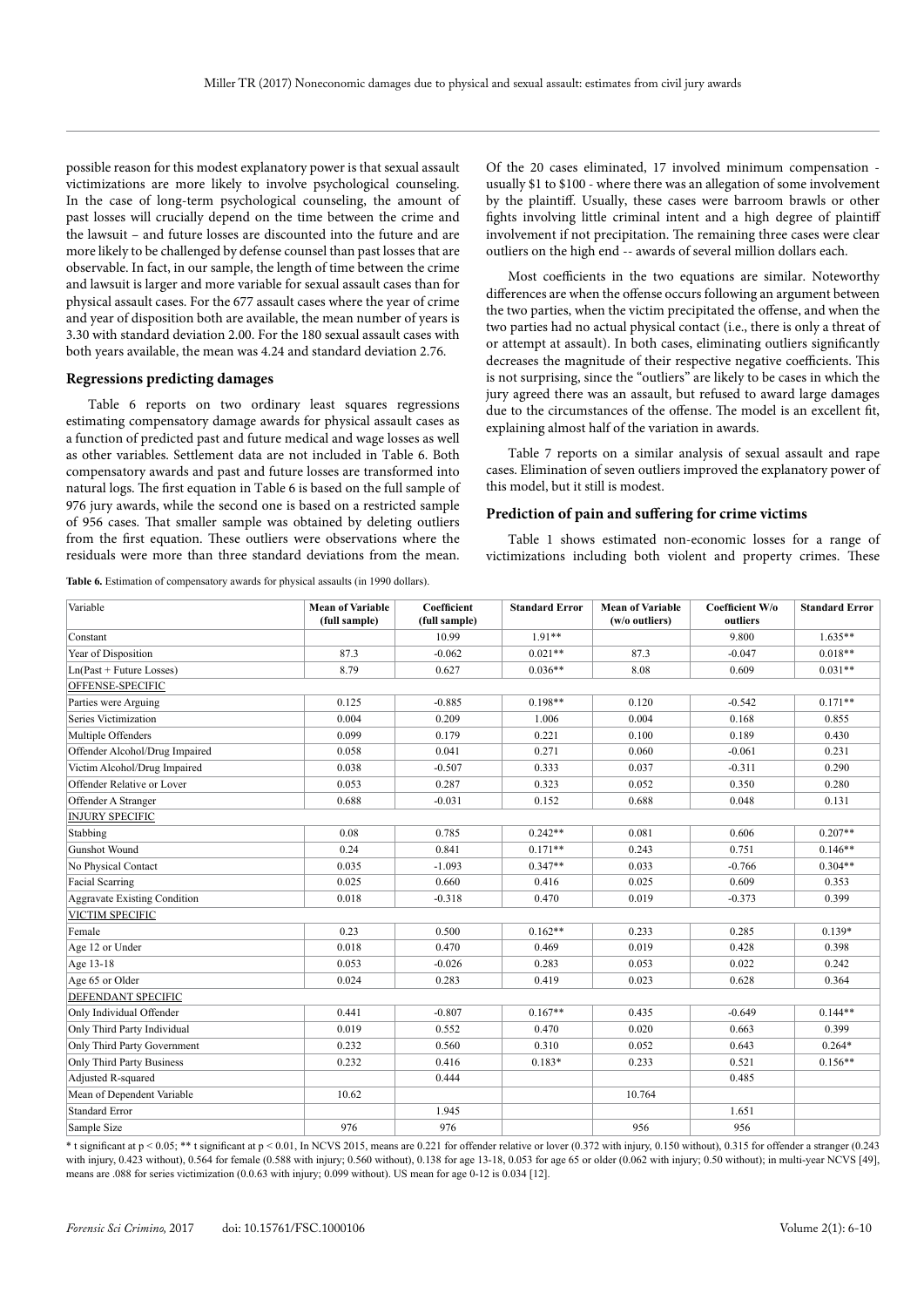|  | Table 7. Estimation of compensatory awards for sexual assault (in 1990 dollars). |  |
|--|----------------------------------------------------------------------------------|--|
|  |                                                                                  |  |

| Variable                            | <b>Mean of Variable</b><br>(full sample) | Coefficient<br>(full sample) | <b>Standard Error</b> | <b>Mean of Variable</b><br>(w/o outliers) | Coefficient W/o<br>outliers | <b>Standard Error</b> |
|-------------------------------------|------------------------------------------|------------------------------|-----------------------|-------------------------------------------|-----------------------------|-----------------------|
| Constant                            |                                          | 21.74                        | $4.97**$              |                                           | 16.971                      | $3.721**$             |
| Year of Disposition                 | 87.3                                     | $-0.151$                     | $0.055**$             | 87.3                                      | $-0.076$                    | 0.041                 |
| $Ln(Past + Future Losses)$          | 8.626                                    | 0.340                        | $0.102**$             | 9.048                                     | 0.249                       | $0.074**$             |
| OFFENSE-SPECIFIC                    |                                          |                              |                       |                                           |                             |                       |
| Parties were Arguing                | 0.516                                    | 0.788                        | 0.378*                | 0.519                                     | 0.757                       | $0.275**$             |
| Series Victimization                | 0.119                                    | 0.904                        | 0.589                 | 0.122                                     | 0.398                       | 0.424                 |
| Multiple Offenders                  | 0.076                                    | 0.120                        | 0.593                 | 0.074                                     | 0.281                       | 0.434                 |
| Offender Alcohol/Drug Impaired      | 0.011                                    | 0.245                        | 1.50                  | 0.011                                     | $-0.003$                    | 1.079                 |
| Victim Alcohol/Drug Impaired        | 0.007                                    | $-1.64$                      | 1.842                 | 0.007                                     | $-2.848$                    | $1.333*$              |
| Offender Relative or Lover          | 0.079                                    | $-0.017$                     | 0.706                 | 0.081                                     | $-0.192$                    | 0.508                 |
| Offender A Stranger                 | 0.556                                    | 0.213                        | 0.422                 | 0.556                                     | 0.123                       | 0.309                 |
| <b>INJURY SPECIFIC</b>              |                                          |                              |                       |                                           |                             |                       |
| Stabbing                            | 0.004                                    | 0.787                        | 2.533                 | 0.004                                     | 1.378                       | 1.820                 |
| Gunshot Wound                       | 0.004                                    | 0.411                        | 2.535                 | 0.004                                     | 0.201                       | 1.823                 |
| No Physical Contact                 | 0.018                                    | 1.435                        | 1.116                 | 0.019                                     | 0.738                       | 0.833                 |
| <b>Facial Scarring</b>              | 0.014                                    | $-0.603$                     | 1.272                 | 0.019                                     | $-0.722$                    | 0.914                 |
| <b>Aggravate Existing Condition</b> | 0.018                                    | $-0.318$                     | 0.470                 | 0.019                                     | $-0.373$                    | 0.399                 |
| VICTIM SPECIFIC                     |                                          |                              |                       |                                           |                             |                       |
| Female                              | 0.794                                    | 0.595                        | 0.419                 | 0.800                                     | 0.088                       | 0.313                 |
| Age 12 or Under                     | 0.181                                    | 0.347                        | 0.458                 | 0.178                                     | 0.339                       | 0.332                 |
| Age 13-18                           | 0.112                                    | 0.325                        | 0.533                 | 0.115                                     | $-0.116$                    | 0.387                 |
| Age 65 or Older                     | 0.011                                    | $-4.83$                      | 1.489**               | 0.007                                     | $-0.632$                    | 1.300                 |
| DEFENDANT SPECIFIC                  |                                          |                              |                       |                                           |                             |                       |
| Only Individual Offender            | 0.310                                    | $-1.273$                     | $0.459**$             | 0.307                                     | $-1.112$                    | $0.335**$             |
| Only Third Party Individual         | 0.025                                    | $-0.576$                     | 1.036                 | 0.026                                     | $-1.024$                    | 0.747                 |
| Only Third Party Government         | 0.076                                    | $-0.537$                     | 0.654                 | 0.074                                     | $-0.475$                    | 0.481                 |
| <b>Only Third Party Business</b>    | 0.350                                    | $-0.355$                     | 0.431                 | 0.359                                     | $-0.809$                    | $0.315**$             |
| Adjusted R-squared                  |                                          | 0.112                        |                       |                                           | 0.132                       |                       |
| Mean of Dependent Variable          | 12.238                                   |                              |                       | 12.527                                    |                             |                       |
| <b>Standard Error</b>               |                                          | 2.497                        |                       |                                           | 1.793                       |                       |
| Sample Size                         | 277                                      | 277                          |                       | 270                                       | 270                         |                       |

\* t significant at p < 0.05 \*\* t significant at p < 0.0 In NCVS 2015, means are 0.323 for offender relative or lover, 0.210 for offender a stranger, 0.854 for female, 0.092 for age 13-18, and 0.022 for age 65 or older.

figures are combined for attempted and completed crimes. Applying 2010-2015 incidence data and inflating to 2015 dollars, we estimate the highest average non-economic losses are \$334,449 for a hospitaladmitted gunshot victim, \$204,576 for sexual assault/rape, \$150,060 for a hospital-admitted knife wound, \$93,888 for child physical abuse, \$35,349 for a victim injured in a physical assault, and \$25,286 for an injured robbery victim. For those without any physical injury, the estimated monetary value of noneconomic losses is \$3,478 for assault and \$2,560 for robbery. Since less than half of assault (including attempted assault) and robbery victims actually are physically injured [15], the average non-economic loss is \$19,627 over all physical assault victims and \$10,628 over all robbery victims.

We compared the regression-based estimates of non-economic damages for medically treated assaults (including in robberies) to estimates derived directly from physician estimates of the impairment these injuries typically cause (the impairment fractions analyzed by Cohen and Miller [13]). The two estimates are virtually identical, \$66,587 from the JVR data and \$66,926 from the impairment data. That agreement at the mean, however, masks very substantial variations in individual values, with the impairment-based estimates generally exceeding the jury award estimates for admitted victims and below them for victims treated in the emergency department and released. In these calculations, gunshot and cut/stab wounds always came from the jury awards since mechanism-specific impairment ratings were not available for penetrating wounds.

#### **Factors affecting jury awards**

As expected, juries tend to award larger monetary amounts to victims when the injuries they sustain are more severe, and award less when there is little or no physical contact. Tables 5 and 6 contain other findings, however, that likely have little to do with severity of injury. Expressed in constant dollars, mean JVR-reported physical assault and sexual assault victim awards both decreased from 1980 to 1990. This downward trend probably resulted from more representative JVR coverage of jury awards in the later years, prompting us to set the year to 1990 when using the equations to estimate typical damages. We also found evidence consistent with a "deep pocket effect," since lawsuits involving only the perpetrator as a defendant had significantly lower awards than lawsuits where a business or government agency was a third party defendant. In estimating average losses for crime victims, we removed this effect by relying exclusively on the individual perpetrator coefficient.

Juries are generally instructed to award damages based on the notion of making the victim whole. Victims who shared culpability for the assault - either through an argument leading up to the assault or by somehow precipitating the event itself - were awarded significantly lower damages. This result has several possible explanations. Juries implicitly might be reducing the award to take into account comparative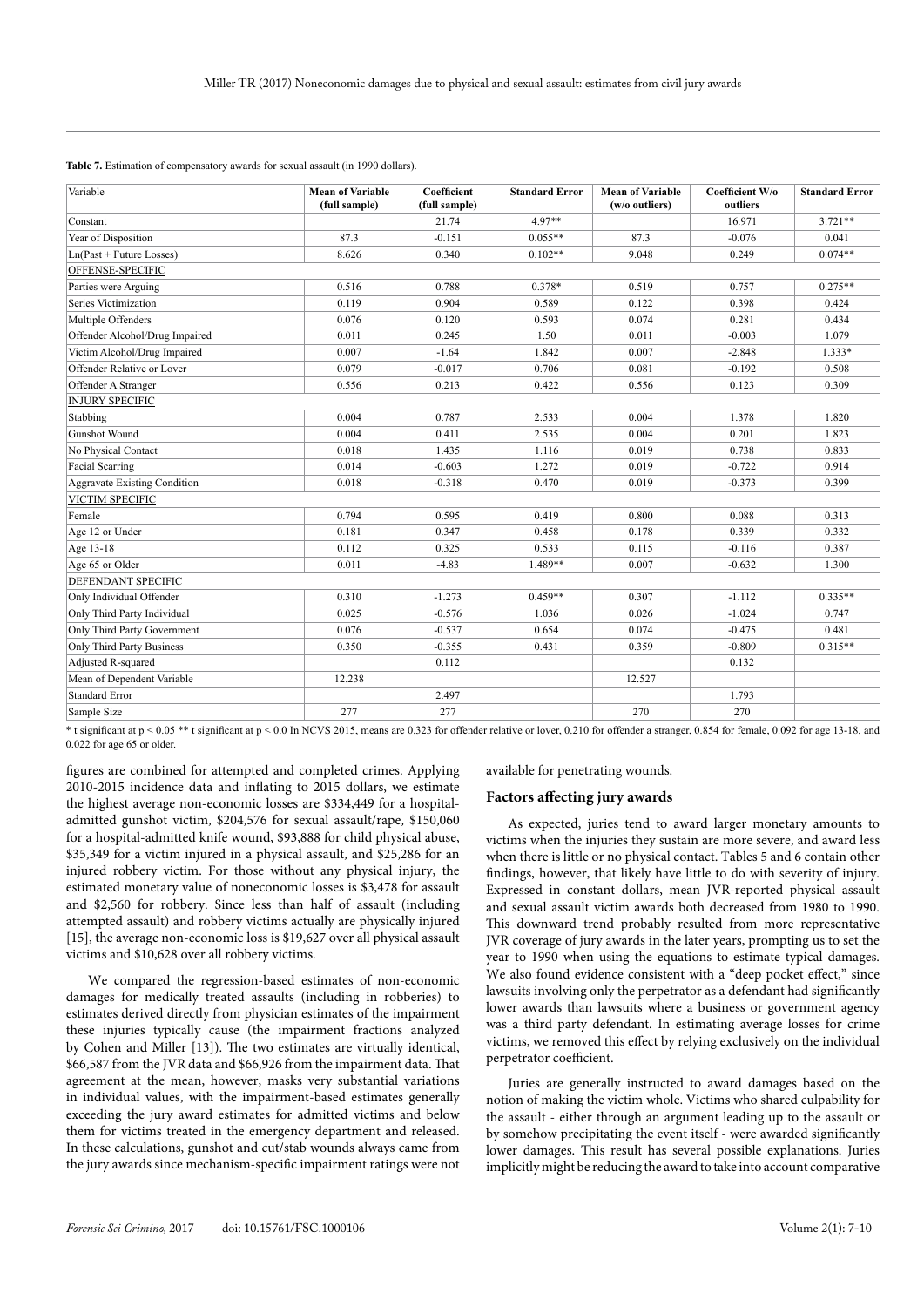fault or negligence. If this were the case, it would be outside the scope of their charge. Some states explicitly allow juries to specify a percentage that represents the amount of comparative fault of each party to such a dispute, and reduce the award accordingly. We analyzed only the gross award, ignoring any such reduction. Regardless of the state law on this point, however, the jury instructions do not include an explicit reduction in the gross award to account for victim involvement. An alternative explanation that is consistent with economic theory is that juries reason that victims who had some degree of comparative fault display a higher tolerance for risk and a lower value of their own quality of life by their actions. Thus, an individual who provokes a fight in a bar requires a lower amount of compensation (all else equal) than someone who is mugged on the street by a stranger. This is also consistent with the well-known finding that individuals are willing to accept a higher degree of self-imposed risk than risk that is forced upon them involuntarily [33].

#### **Fear of injury or death**

A crime victim may not be physically harmed and yet suffer from emotional trauma as a result of the fear of injury or death. Although the emotional trauma may be transitory for some victims, to others it may be debilitating. From the data, we could estimate the non-economic loss associated with pure 'fear' or 'risk of death' in the absence of any physical harm in two ways. Our first method was to recalculate the pain and suffering estimates by setting the variables that indicate actual physical harm equal to zero and the variable indicating 'no physical contact' equal to 1. Out-of-pocket dollar losses were set to \$15, a value for assaults without physical injury that excluded all physical injuryrelated costs, but included mental health care costs and associated lost productivity as well as lost productivity due to dealing with the legal system. For an assault victim, this results in a pain and suffering estimate of \$1,609.

Another method is to examine the court cases that did not involve physical injury. Out of the 976 assault cases with jury verdicts, 39 cases were identified where the victim experienced minimal or no physical injury. Seven awards compensated witnesses to assaults or murders. Their mean award was \$72,772 and the median \$31,094, with a range from \$21,000 to \$180,000. These awards are reportedly only to compensate for the emotional pain and suffering - not for "loss of consortium" which is reported separately. The four lowest awards (\$21,795 to \$31,094) involved sons, daughters or brothers who witnessed an assault against their sibling or parent. Two awards compensated parents who witnessed their children being killed and one a wife who witnessed an assault against her husband; they ranged from \$76,183 to \$181,962, with a mean of \$136,048.

The remaining 32 cases involved plaintiffs who were personally attacked but no physical contact resulted. Eighteen involved psychological trauma that was not described as severe (i.e., PTSD and "severe" emotional trauma were not mentioned). These cases were comparable to Cohen's [9] fear estimates from ten Louisiana cases involving transitory fear and no physical injury. However, two of these cases involved arguments where there were allegations of assault by both parties to the dispute and awards were less than actual out of pocket costs. Those cases were eliminated. The resulting 16 cases had a mean award of \$10,404 and median of \$4,170.

The final 14 cases involved significant psychological trauma or PTSD (in some cases they also involved some minor physical injury). Compensatory damage awards varied considerably, from \$472 to \$669,014. The mean award was \$167,972 and the median \$77,500.

The standard errors on this small collection of cases are so large that the estimates are not very useful. Moreover, the cases are not representative of crime victims overall, and we cannot adjust them for population characteristics of crime victims. Thus, for purposes of making inferences about large samples or national estimates of the cost of fear and risk of death, the first regression-based methodology is preferable.

# **Discussion and limitations**

The largest limitations of this analysis are the questionable representativeness and age of the JVR data. The data do come primarily from a sweet-spot period when JVR was trying to achieve representativeness. More importantly, we used NCVS data and national data on medical and wage losses rather than JVR data in estimating average losses. The incomplete breakdown of damages awarded in some JVR cases also is problematic. Our ability to predict damages well also was higher for physical than sexual assault. In addition, if juries have changed their assessment of the monetary value of noneconomic damages significantly over the years, the use of jury award data that are now 25-30 years old might be problematic.

Although this paper is new, NCVS-based estimates using its regression equations are not. Without journal publication, they have been used in the main estimates of criminal victimization costs in the U.S. since 1996 [12,34,35].

Comparing our estimates to other estimates, our ratio of values for sexual to medically treated physical assault (3.1) is close to the ratio of 3.4 in [36] based on a survey about willingness to pay for crime reduction. The physical assault estimate of the percentage of quality of life lost also is within 1% of an estimate based on the widely cited impairment fractions used in Cohen and Miller's regressions [12,37- 39]. All of those estimates, however, are out of sync with Roman's jury award analysis [15] which estimated the damages from a physical assault with injury exceeded those from a sexual assault. Its sexual assault award estimates (including medical, work loss, and noneconomic damages), however, were similar to ours, \$171,000 [13] versus our \$209,400, both well below Cohen et al's \$319,000 estimate [36] (all stated in 2015 dollars).

It is hard to judge why Roman's estimates differ from ours because neither the dissertation [15] nor a book-chapter summary [40] tabulate mean award by crime type in the raw data. However, a few reasons are apparent. First, Roman used National Incident-Based Reporting System (NIBRS) data for criminal victimization details that are based on 10 states (Colorado, Idaho, Iowa, Massachusetts, Michigan, North Dakota, South Carolina, Utah, Vermont, and Virginia); while jury awards were predominantly based on two large states (California and New York, representing 2/3 of their sample) and four large cities (Chicago, Houston, Seattle, and St. Louis). Neither of these samples is nationally representative. He also reports an overall mean award of \$1.2 million and median of \$147,00 – substantially higher than our sample. Second, the use of NIBRS data means the assault estimates are based on the 60% of assaults with injury that NCVS estimates are police-reported, including 75% of the aggravated assaults with injury and 55% of the simple assaults with injury. Our estimates from NCVS also include cases not reported to the police, which more often are the less severe and less costly simple assaults. Third, our assault estimates exclude fatal assaults, but Roman's include them. We estimate that excluding them would reduce Roman's estimated damages per assault with injury by roughly 25%. Fourth, Roman's injury type classification does not include "sexual penetration." Rather, rapes are priced just on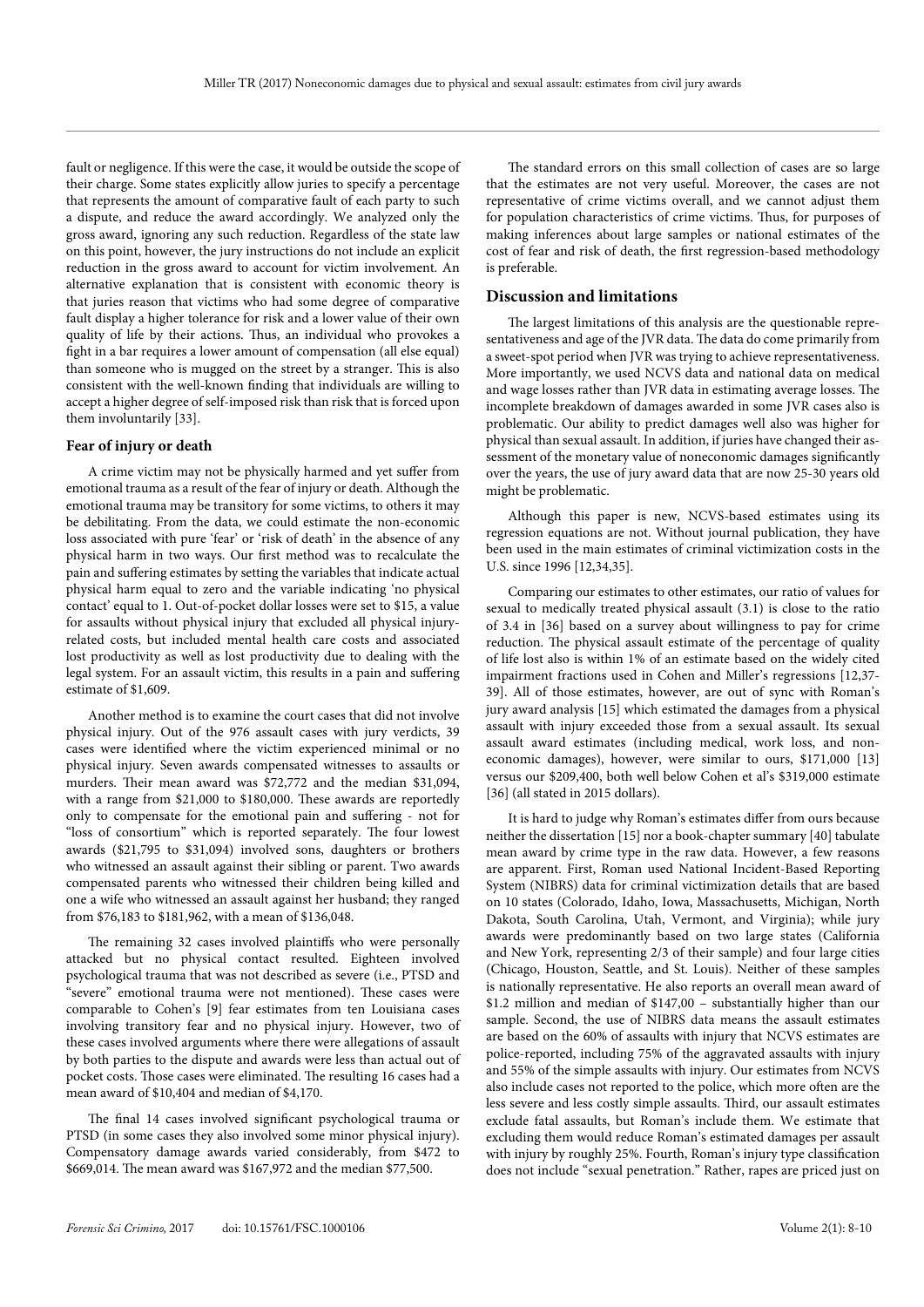their associated physical injuries. NCVS estimates that at least 54% of rapes would have the injury variable coded as none, with the likely coding questionable for another 19% who said they were bruised but received no treatment, even at home.

#### **Conclusion**

This paper examined over 1,250 jury awards compensating survivors of intentional assaults. We included compensatory damages designed to make victims whole but excluded punitive damages ostensibly designed to punish defendants. We found that jury awards are predictable, although they are highly variable. Nevertheless, one can empirically identify the factors that lead to higher or lower awards and the relationship between such factors as physical injuries, medical costs, lost wages, and the ultimate jury award. We also found some evidence of a deep-pocket effect and that comparative fault is taken into account when awarding damages.

Economists have devised several indirect techniques to estimate the monetary value of noneconomic losses resulting from nonfatal injury. Most studies have focused on estimating what consumers are willing to pay (and actually pay) to reduce injury risk [42]. These techniques have been applied by several authors to criminal victimization [36]; see [42] for a review of this technique and other studies using willingnessto-pay and a comparison of other methods to estimate crime costs. An alternative approach is to examine the jury system itself, which is the method that society uses to compensate for noneconomic harms. The jury award approach has a following in both the academic and policy arenas. Estimates from it are built into the values used in regulatory analysis by the Consumer Product Safety Commission [19-20], and recently by the U.S. Department of Justice in regulations designed to reduce prison rape [43]. Although the underlying theoretical foundations of jury awards and willingness to pay are not necessarily the same, some analysts believe "jury damage awards can be a proxy for the value of lost life or functioning [44]." Some theorists, however, have questioned the advisability of awarding noneconomic damages based on both the perverse incentives created and the fact that ex ante, individuals might not prefer to have such compensation schemes [45]. Jury awards are designed for ex post compensation, not ex ante willingness-to-pay. In theory, willingness-to-pay should be smaller than willingness-to-accept, as it is bounded by a wealth constraint [46]. However, jury awards are not measuring willingness-to-accept directly; they are a measure of society's willingness to compensate victims. As discussed in ref. [42], willingness-to-pay estimates based on public surveys include not only losses to victims, but also the "fear of crime" to non-victims, as well as costly avoidance behavior that non-victims might take. Thus, it is not surprising that the jury award method yields lower crime cost estimates than the willingness-to-pay approach –where the former is one piece of a "bottoms up approach" to estimating the social cost of crime and the latter is a "top down" approach that attempts to fully estimate social costs [42]. Further comparisons of these approaches and some of the main critiques in the context of estimating the cost of crime can be found in Dominguez and Raphael [47] and Cohen [48]. Regardless, the study of jury awards provides useful insights into the value that society places on social ills such as crime.

In addition to being of interest to academics and policy analysts, the study of jury awards can be of value to forensic economists. Although it is doubtful that a jury would be permitted to hear evidence on what typical jury awards are in cases similar to the one they are hearing, jury award data can be used to help educate an attorney,

plaintiff, or defendant on the expected value of their case. This can be particularly useful in mitigating unrealistic plaintiff expectations or in the process of settling a case. Many insurance company adjusters use JVR data routinely and a plaintiff can similarly use the data to check their demands are appropriate. This can be particularly useful in unusual cases that do not involve very large out-of-pocket dollar losses - such as rape or sexual assault or other incidents where the primary injury is psychological. Although we do not know if this would be allowed in many courts, in one instance, one author of this article was called upon to provide testimony in a case involving a rape victim. The economist provided testimony that psychological trauma in rape cases is common, juries routinely award damages far in excess of dollar losses in these cases, and that academic research has used these jury award values to place dollar values on rape. Whether or not the judge would have allowed such testimony, both attorneys indicated that the economist report was instrumental in settling the case.

Finally, jury award research has proven valuable in some instances where a judge or appeals court is considering whether or not to reduce a jury award. In several cases, one author of this article has provided an affidavit to a court comparing the award in the case at issue to awards around the country with similar facts. This information was then part of the record the judge could use in determining whether a jury's award was unreasonable.

\*Supported under award #90-IJ-CX-0050 from the National Institute of Justice, Office of Justice Programs, U.S. Department of Justice and National Institute on Drug Abuse grant number 4R44DA040318 – 02. Additional support for this research was received from the Dean's Fund for Summer Research, Owen Graduate School of Management, Vanderbilt University. Points of view and content in this article are those of the authors and do not necessarily represent the official position of the funding agencies. We thank Al Bell, John Douglass, Patrick Grant and Kent Rogers for their able research assistance, and Colin Loftin and Brian Wiersema for their valuable comments and suggestions. Despite their assistance, all remaining errors are the responsibility of the authors.

#### **References**

- 1. Kritzer HM, Liu G, Vidmar N (2014) An exploration of noneconomic damages in civil jury awards. *William & Mary Law Review* 53: 971-1027,
- 2. Vidmar N (1998) The performance of the American civil jury: An empirical perspective. *Arizona Law Review* 40: 849-899.
- 3. Kakalik JS, Pace NM (1986) Costs and compensation in tort litigation. Santa Monica, CA: Rand Corporation.
- 4. Daniels S, Martin J (1995) Civil juries and the politics of reform. Chicago, IL: Northwestern University Press.
- 5. Viscusi WK (1988) Pain and suffering in product liability cases: Systematic compensation or capricious awards? *International Review of Law and Economics 8*: 203-207.
- 6. Viscusi WK (1991) Reforming products liability. Cambridge MA: Harvard University Press.
- 7. Wissler RL, Evans D, Hart AJ, Morry MM, Saks MJ (1997) Explaining 'pain and suffering'awards: The role of injury characteristics and fault attributions. *Law & Human Behavior* 21: 181.
- 8. Diamond SS, Saks MJ, Landsman S (1998) Juror judgments about liability and damages: Sources of variability and ways to increase consistency. *DePaul Law Review 48*: 301-326.
- 9. Cohen MA (1988) Pain, suffering and jury awards: A study of the cost of crime to victims. *Law and Society Review 22*: 237-255.
- 10. Rajkumar AS, French MT (1997) Drug abuse, crime costs, and the economic benefits of treatment. *Journal of Quantitative Criminology* 13: 291-323.